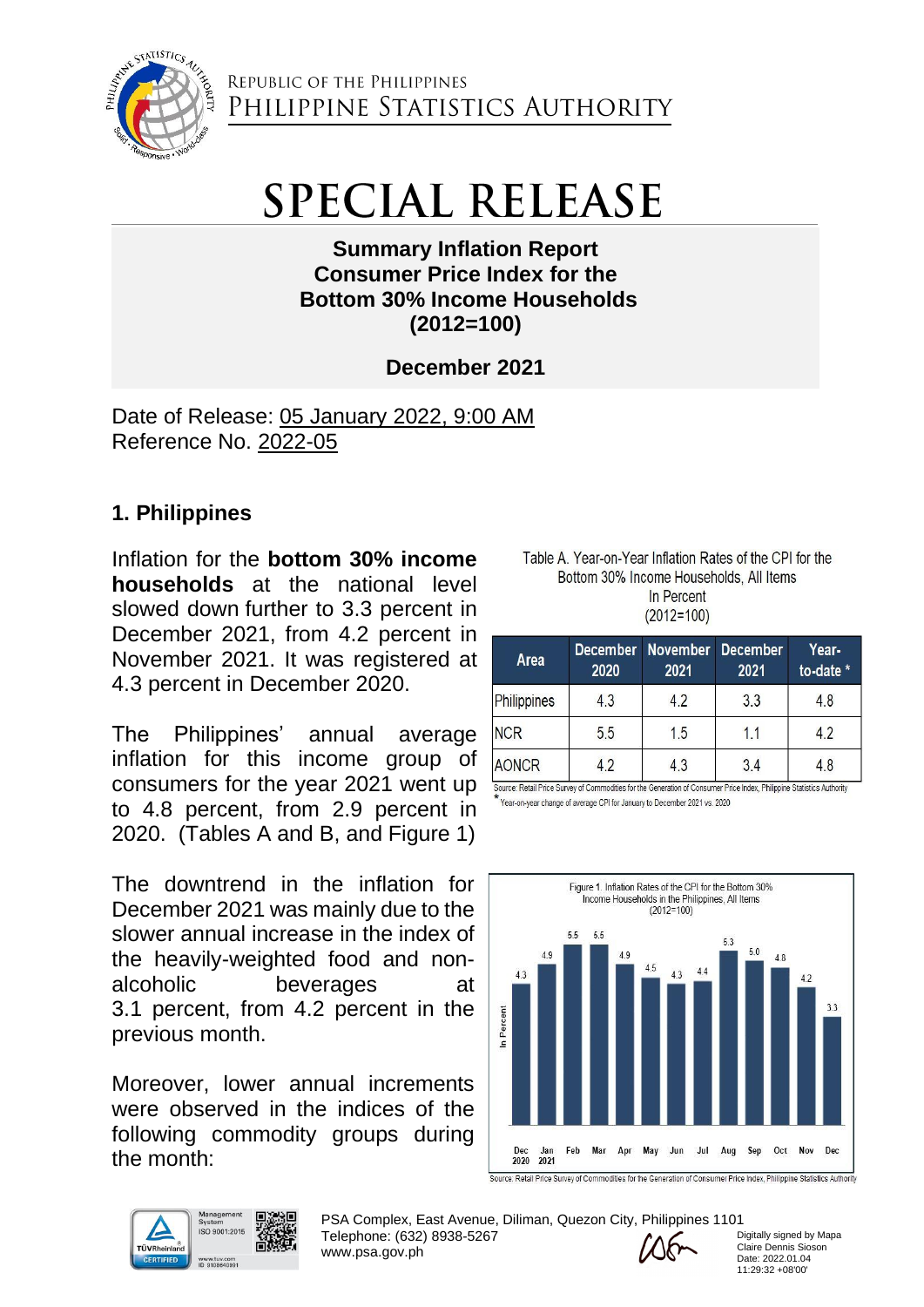- a. Alcoholic beverages and tobacco, 6.2 percent;
- b. Clothing and footwear, 2.3 percent;
- c. Health, 2.8 percent;
- d. Transport, 2.3 percent;
- e. Communication, 0.3 percent;
- f. Recreation and culture, 1.6 percent; and
- g. Restaurant and miscellaneous goods and services, 3.5 percent.

On the contrary, annual upticks were higher in the indices of housing, water, electricity, gas, and other fuels at 4.2 percent; and furnishing, household equipment and routine maintenance of the house at 2.0 percent.

The index of education retained its previous month's annual growth rate of 1.0 percent. (Tables 3 and 4)

Inflation for food for the bottom 30% income households at the country level eased further to 3.1 percent in December 2021, from 4.2 percent in November 2021. In December 2020, inflation for food was recorded at 3.7 percent. (Table 7)

The index of vegetables posted an annual drop of -6.6 percent during the month, from an annual increase of 1.7 percent in the previous month.

Moreover, annual hikes slowed down in the indices of the following food groups in December 2021:

- a. Rice, 0.6 percent;
- b. Meat, 13.0 percent;
- c. Fish, 7.4 percent;
- d. Milk, cheese and eggs, 1.5 percent; and
- e. Fruits, 3.4 percent.

On the other hand, annual increments were higher in the indices of corn at 12.9 percent; other cereals, flour, cereal preparation, bread, pasta and other bakery products, 1.9 percent; and sugar, jam, honey, chocolate and confectionery at 2.7 percent.

In addition, annual growth rate of food products not elsewhere classified index inched up to 0.2 percent during the month, from an annual decline of -0.1 percent in the previous month.

Digitally signed by Mapa Claire Dennis Sioson Date: 2022.01.04 11:29:20 +08'00'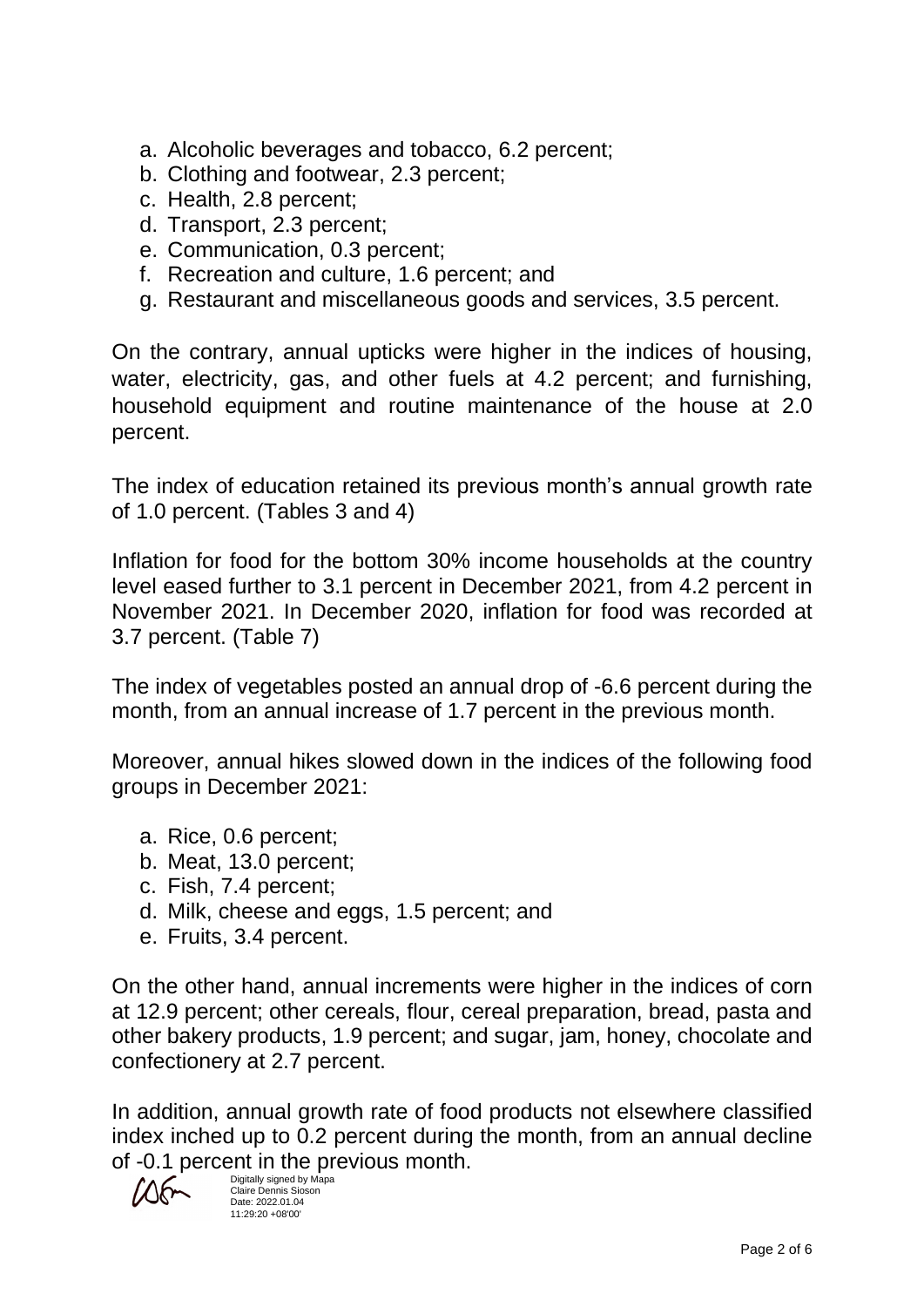The index of oils and fats, however, retained its previous month's annual rate of 6.6 percent. (Table 5)

By commodity group, the following posted higher annual average inflation in 2021 relative to their annual average growth rates in 2020:

- a. Food and non-alcoholic beverages, 4.5 percent;
- b. Clothing and footwear, 2.6 percent;
- c. Housing, water, electricity, gas, and other fuels, 3.0 percent;
- d. Furnishing, household equipment and routine maintenance of the house, 1.8 percent;
- e. Transport, 12.5 percent; and
- f. Restaurant and miscellaneous goods and services, 4.0 percent.

Meanwhile, slower annual average inflation rates were observed in the following commodity groups in 2021:

- a. Alcoholic beverages and tobacco, 11.1 percent;
- b. Health, 2.8 percent;
- c. Communication, 0.3 percent;
- d. Recreation and culture, 0.6 percent; and
- e. Education, 1.4 percent. (Tables 3 and 4a)



Digitally signed by Mapa Claire Dennis Sioson Date: 2022.01.04 11:29:10 +08'00'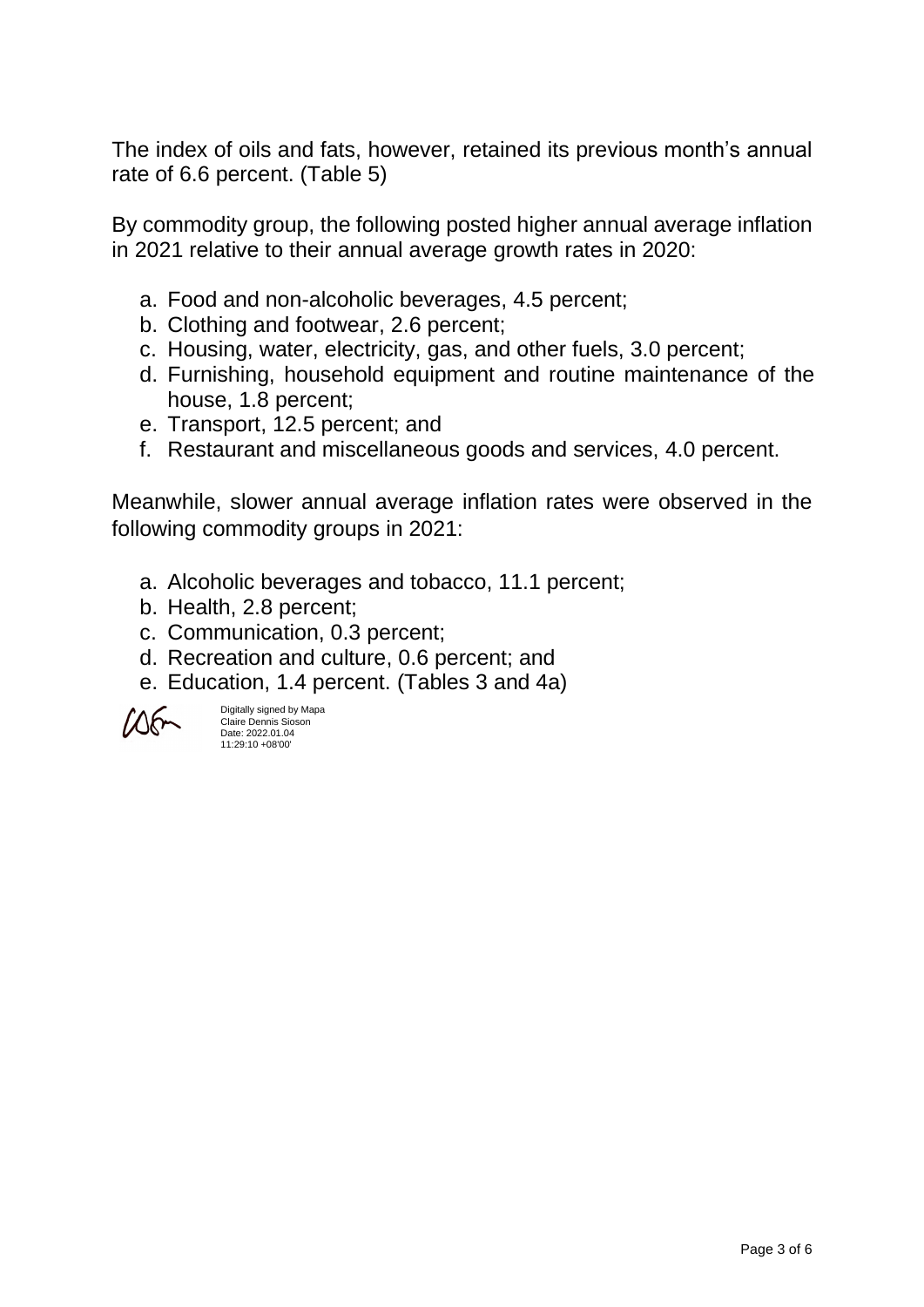| Table B. Year-on-Year Inflation Rates of the CPI for the   |  |  |  |  |  |  |
|------------------------------------------------------------|--|--|--|--|--|--|
| Bottom 30% Income Households in the Philippines, All Items |  |  |  |  |  |  |
| January 2017 - December 2021                               |  |  |  |  |  |  |
| $(2012=100)$                                               |  |  |  |  |  |  |

| <b>Month</b> | Year |      |        |      |      |  |
|--------------|------|------|--------|------|------|--|
|              | 2017 | 2018 | 2019   | 2020 | 2021 |  |
| January      | 2.0  | 3.6  | 5.2    | 2.3  | 4.9  |  |
| February     | 2.2  | 4.4  | 4.3    | 2.1  | 5.5  |  |
| March        | 2.2  | 5.0  | 3.4    | 2.4  | 5.5  |  |
| April        | 2.4  | 5.2  | 3.1    | 2.9  | 4.9  |  |
| May          | 2.1  | 5.4  | 3.2    | 2.9  | 4.5  |  |
| June         | 2.1  | 5.4  | 3.1    | 3.0  | 4.3  |  |
| July         | 1.9  | 6.2  | 2.5    | 2.9  | 4.4  |  |
| August       | 2.3  | 6.9  | 1.7    | 2.7  | 5.3  |  |
| September    | 2.5  | 8.0  | 0.2    | 2.8  | 5.0  |  |
| October      | 2.7  | 8.1  | $-0.1$ | 2.9  | 4.8  |  |
| November     | 2.6  | 7.3  | 0.7    | 3.6  | 4.2  |  |
| December     | 2.7  | 6.3  | 1.9    | 4.3  | 3.3  |  |
| Average      | 2.3  | 6.0  | 2.4    | 2.9  | 4.8  |  |

Source: Retail Price Survey of Commodities for the Generation of Consumer Price Index, Philippine Statistics Authority

## **2. National Capital Region (NCR)**

Inflation of consumer items for the bottom 30% income households in NCR was still on a downward trend as it eased further to 1.1 percent in December 2021, from 1.5 percent in November 2021. In December 2020, inflation in the region was recorded at 5.5 percent. (Tables A and 3)

The annual average inflation in NCR increased to 4.2 percent in 2021, from 3.0 percent in 2020. (Tables 3 and 4A)

The annual drop of -0.5 percent in the index of food and non-alcoholic beverages primarily pushed down the overall inflation in NCR during the month.

In addition, annual hikes were slower in the indices of the following commodity groups during the month:

- a. Alcoholic beverages and tobacco, 7.6 percent;
- b. Clothing and footwear, 0.5 percent;
- c. Furnishing, household equipment and routine maintenance of the house, 0.6 percent;
- d. Transport, 1.2 percent; and
- e. Restaurant and miscellaneous goods and services, 1.8 percent.

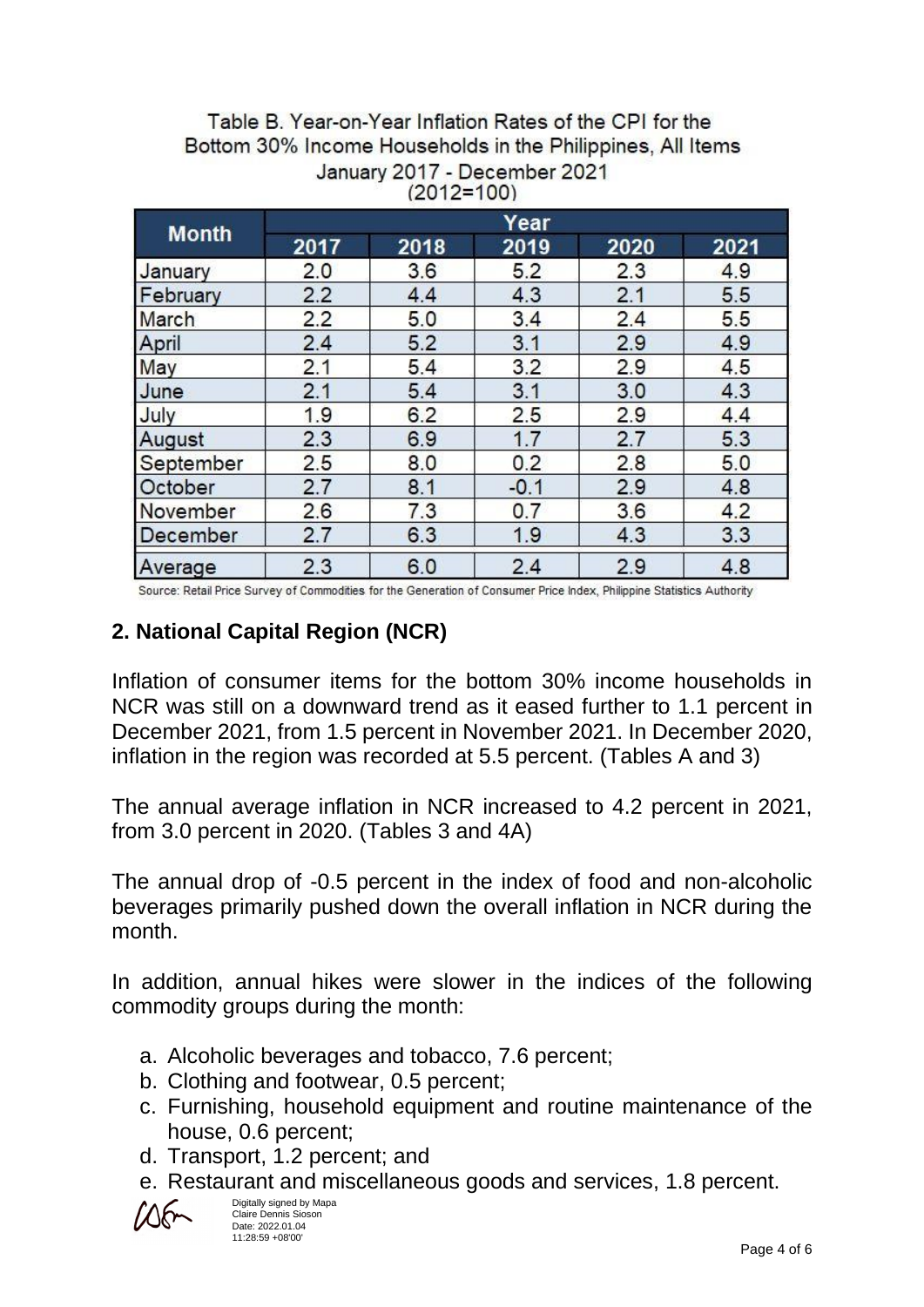On the other hand, annual upticks were higher in the indices of the following commodity groups in December 2021:

- a. Housing, water, electricity, gas, and other fuels, 3.8 percent;
- b. Health, 2.3 percent;
- c. Communication, 0.7 percent; and
- d. Recreation and culture, 0.8 percent.

The index of education retained its previous month's annual growth rate of 0.2 percent. (Tables 3 and 4)

## **3. Areas Outside NCR (AONCR)**

Similar to the trend at the national level and in NCR, inflation for this particular group of consumers in AONCR decelerated further to 3.4 percent in December 2021, from 4.3 percent in November 2021. Inflation for the bottom 30% income households in AONCR was registered at 4.2 percent in December 2020. (Tables A and 3)

The annual average inflation in AONCR climbed to 4.8 percent in 2021, from 2.9 percent in 2020. (Tables 3 and 4A)

Annual increments slowed down in the indices of the following commodity groups during the month:

- a. Food and non-alcoholic beverages, 3.2 percent;
- b. Alcoholic beverages and tobacco, 6.2 percent;
- c. Clothing and footwear, 2.4 percent;
- d. Health, 2.8 percent;
- e. Transport, 2.3 percent;
- f. Communication, 0.2 percent;
- g. Recreation and culture, 1.7 percent; and
- h. Restaurant and miscellaneous goods and services, 3.5 percent.

Meanwhile, annual upticks were higher in the indices of housing, water, electricity, gas, and other fuels at 4.2 percent; and furnishing, household equipment and routine maintenance of the house at 2.0 percent.

The index of education retained its previous month's annual growth rate of 1.0 percent. (Tables 3 and 4)

Digitally signed by Mapa Claire Dennis Sioson Date: 2022.01.04 11:28:49 +08'00'